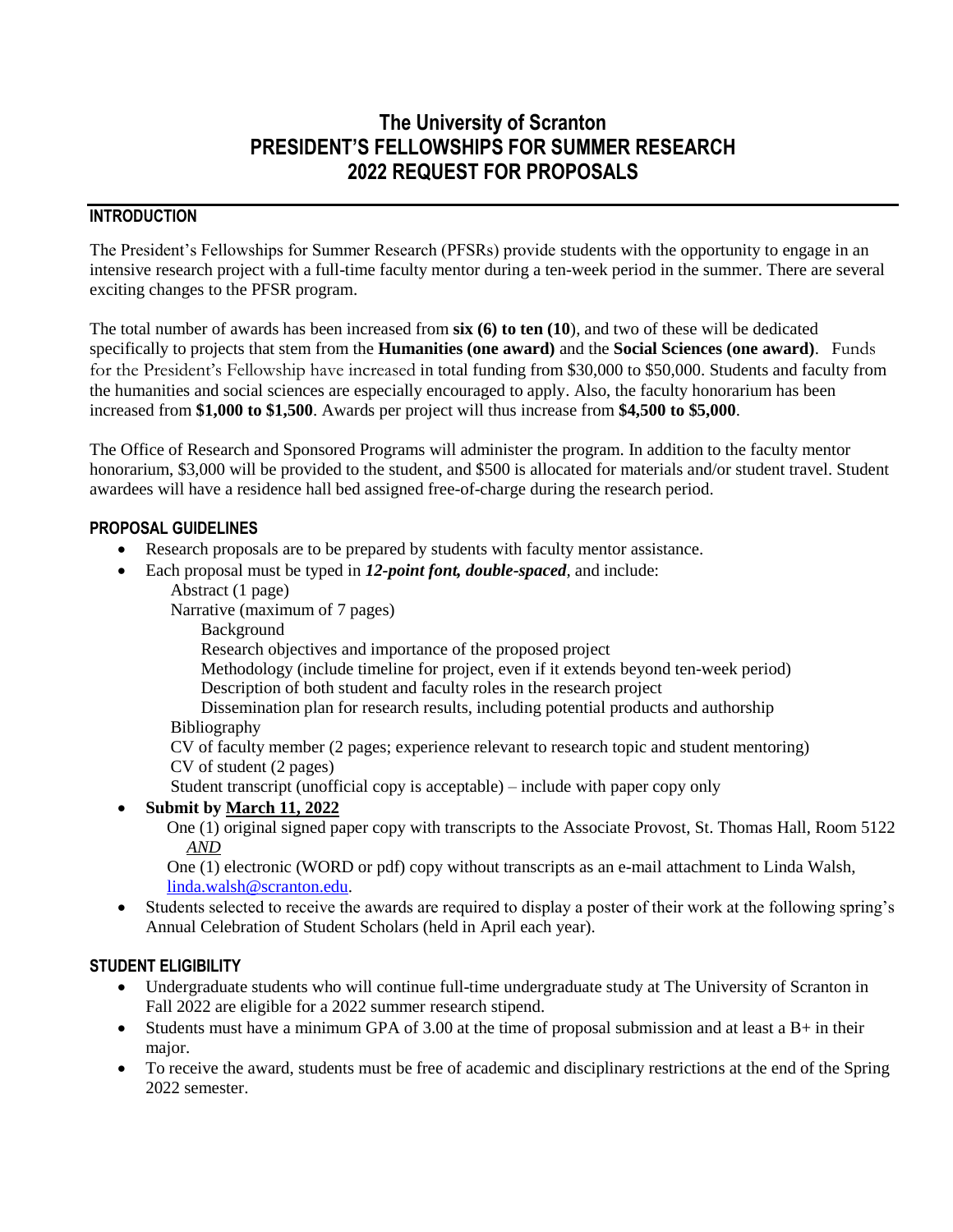#### **REVIEW**

- The Faculty Research Committee will evaluate the proposals. Faculty on the Committee who submit proposals will not take part in the review process.
- Criteria to be used in the review process include: Merit of the proposed work Credentials of the faculty member and expectation for success in the research Credentials of the student and expectation for success Quality and extent of the student's role in the proposed work Potential for joint authorship on communications resulting from the proposed work
- Given proposals of equivalent quality, preference will be given to: 1) candidates who have not received this award previously, and 2) upper classmen.

**QUESTIONS?** Please contact Linda Walsh, Office of the Provost, 570-941-7520, or linda.walsh@scranton.edu